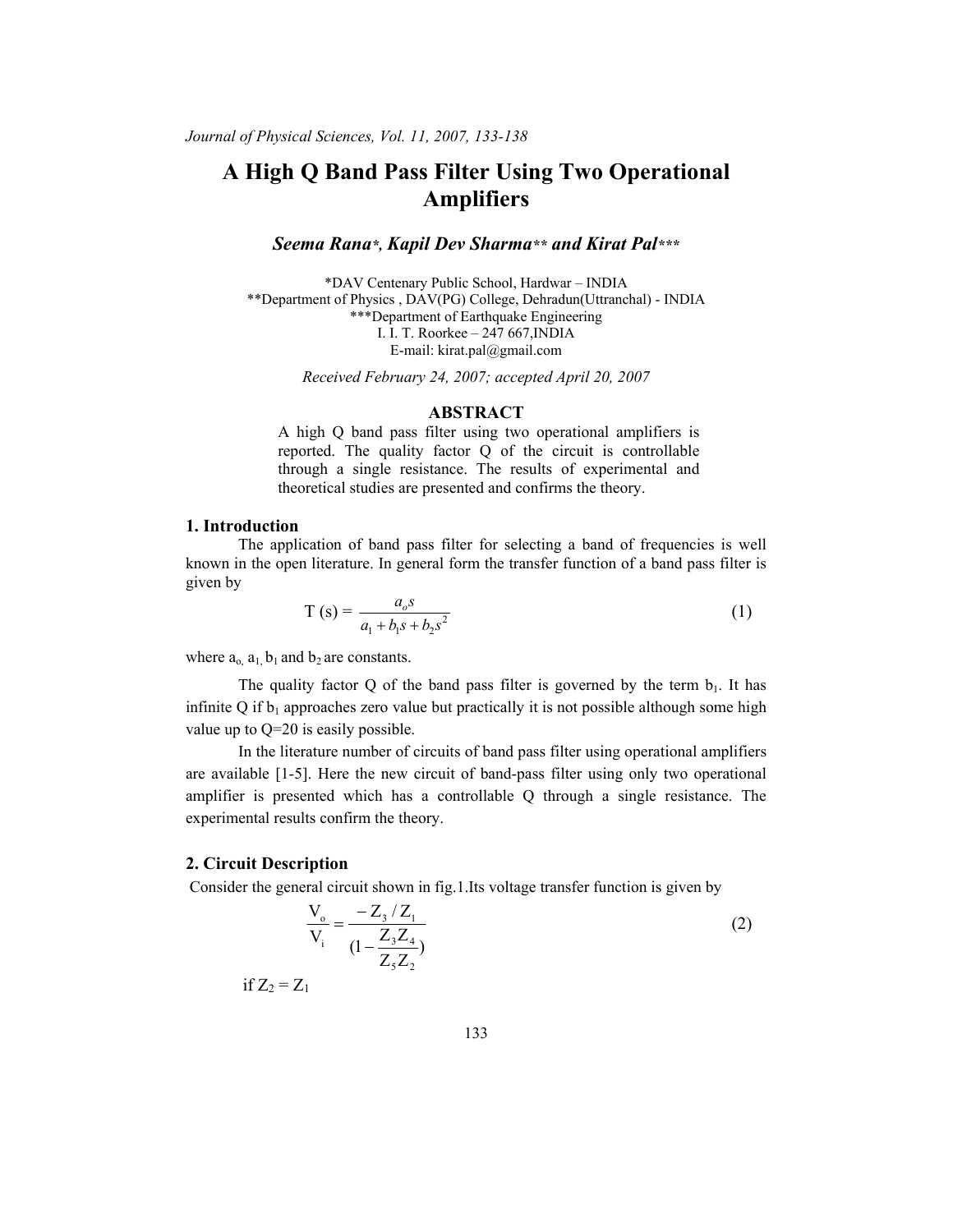$$
\frac{V_o}{V_i} = \frac{-Z_3/Z_4}{\left(1 - \frac{Z_3}{Z_1} \frac{Z_4}{Z_5}\right)}
$$
(3)

 $\frac{1+sCR}{a}$  combination of R in parallel with C

resistance R in series with C

and  
\n
$$
Z_4 = R_4
$$
\nEquation (3) becomes  
\n
$$
\frac{V_o}{V_i} = \frac{sCR}{1 + s^2C^2R^2 + sCR(2 - K)}
$$
\nwhere  $K = \frac{R_4}{R_5}$  (4)

The actual circuit is shown in fig.2.

put  $Z_1 =$ 

 $Z_3 =$ 

sC

 $(1 + sCR)$ *R* +

 The equation (4) represents a high Q band pass transfer function which is controllable through  $R_4$  or  $R_5$ . For sinusoidal input  $s = j\omega$  the equation (4) becomes

$$
\frac{V_0}{V_i} = -\frac{j\omega CR}{(1 - \omega^2 C^2 R^2 + j\omega CR(2 - K))}
$$
(5)

put  $\omega$ CR = u (normalized from), equation(5) becomes

$$
\frac{V_o}{V_i} = -\frac{ju}{(1 - u^2) + ju(2 - K)}
$$
(6)

Center frequency  $u_0 = 1$ , and gain *i o V*  $\frac{V_o}{V}$  is maximum at this value which is given by

$$
\left|\frac{V_o}{V_i}\right| = \frac{1}{2 - K} \tag{7}
$$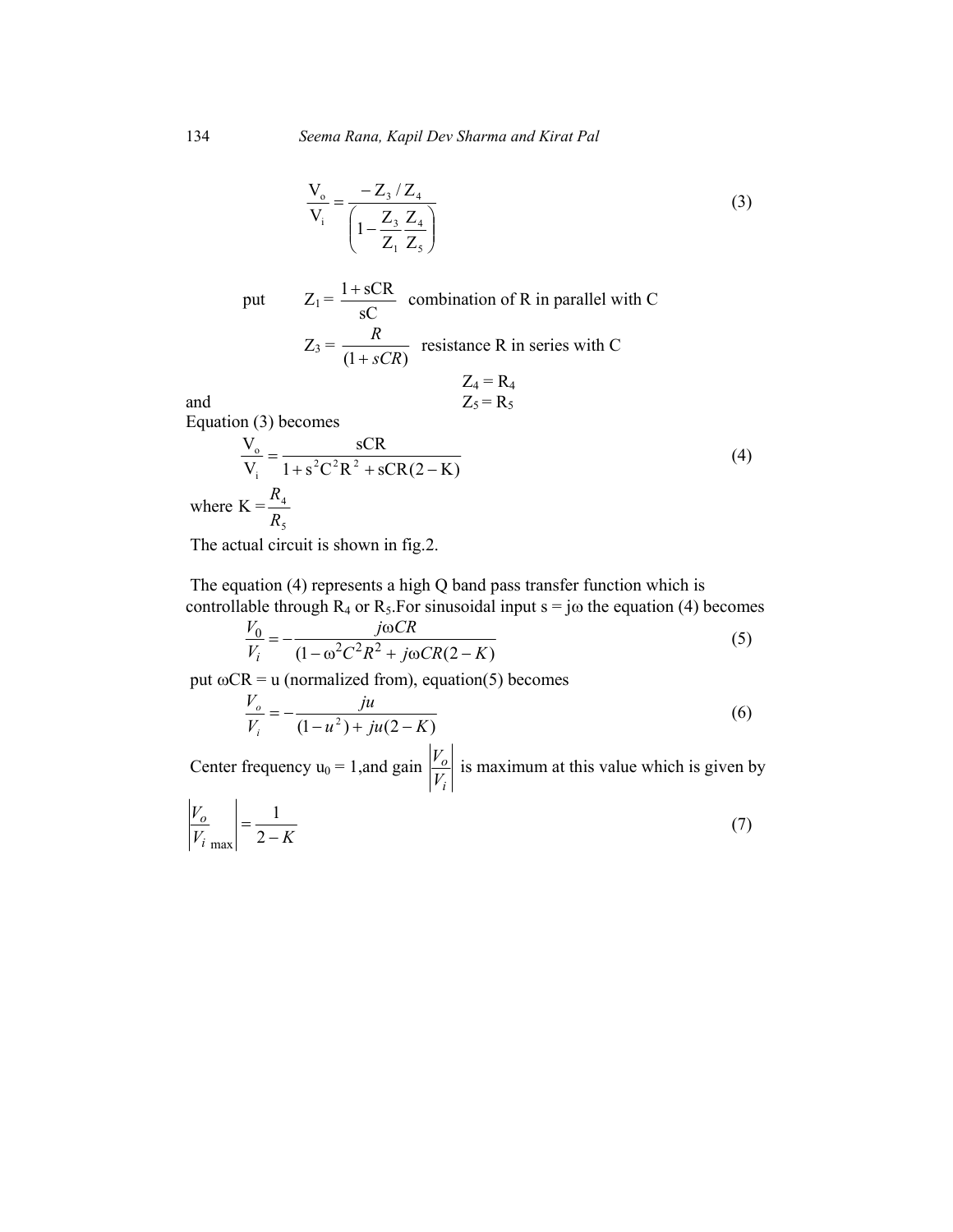

**Fig.1. The General Circuit** 



**Fig.2. Actual Circuit of High Q Band Pass Filter**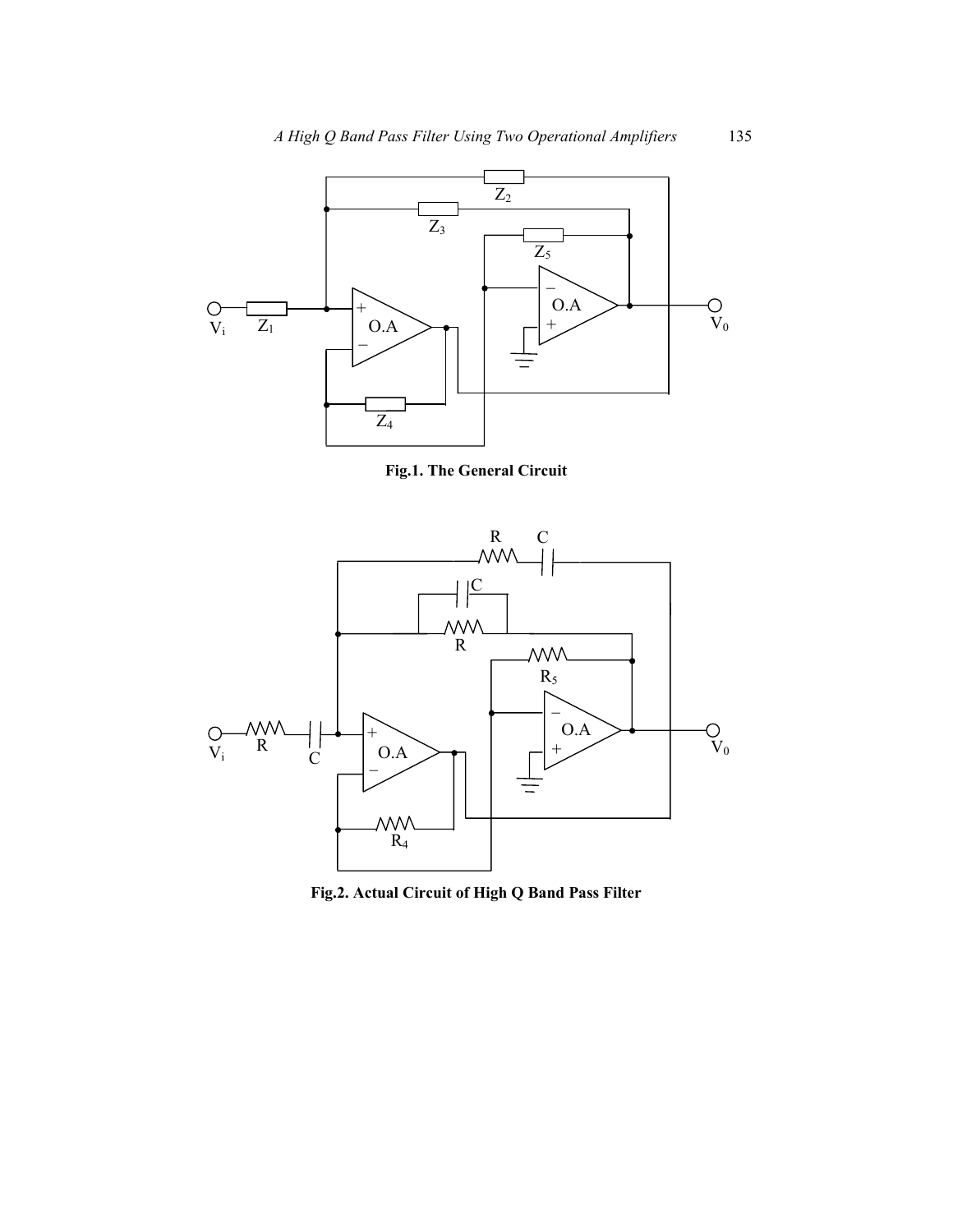The lower and upper cutoff frequency  $u_1$  and  $u_h$  occurs at 2  $\frac{1}{\sqrt{2}}$  of maximum gain

i,e at 
$$
\frac{1}{\sqrt{2}} \times \frac{1}{(2-K)}
$$
, and are given as  

$$
u_1 = \frac{-(2-K) + \sqrt{(2-K)^2 + 4}}{2}
$$
(8)

$$
u_h = \frac{(2 - K) + \sqrt{(2 - K)^2 + 4}}{2}
$$
\n(9)

The bandwidth of the filter circuit is given by

$$
B.W. = uh - u1
$$

Or 
$$
B.W. = (2 - K)
$$
 (10)

The quality factor  $Q =$ <sub>h</sub> u<sub>l</sub> o  $u<sub>h</sub> - u$  $\frac{u_0}{-u_1}$ 

$$
\text{or} \qquad \mathbf{Q} = \frac{1}{(2 - \mathbf{K})} \tag{11}
$$

It is clearly seen from eqn.(11) that  $Q$  approaches infinity as  $K$  approach the value 2.0. The Q can be controlled by  $R_4$  or  $R_5$ .

#### **3. Experimental Results**

The circuit was tested for R=10K $\Omega$ , C=0.001 $\mu$ F, R<sub>5</sub>=10K $\Omega$  and R<sub>4</sub>=15K $\Omega$  in first experiment and for R=10K $\Omega$ , C=0.001µF R<sub>5</sub>=10K $\Omega$  and R<sub>4</sub>=18K $\Omega$  in second experiment. The IC 3140 which is an operational amplifier was used and operated with a  $\pm 12V$  power supply. An input signal of 100mV was given in the frequency range of 1KHz to 100KHz. The results for  $K = R_4/R_5 = 1.5$  and  $K = 1.8$  are shown in figure -3 and figure-4 respectively.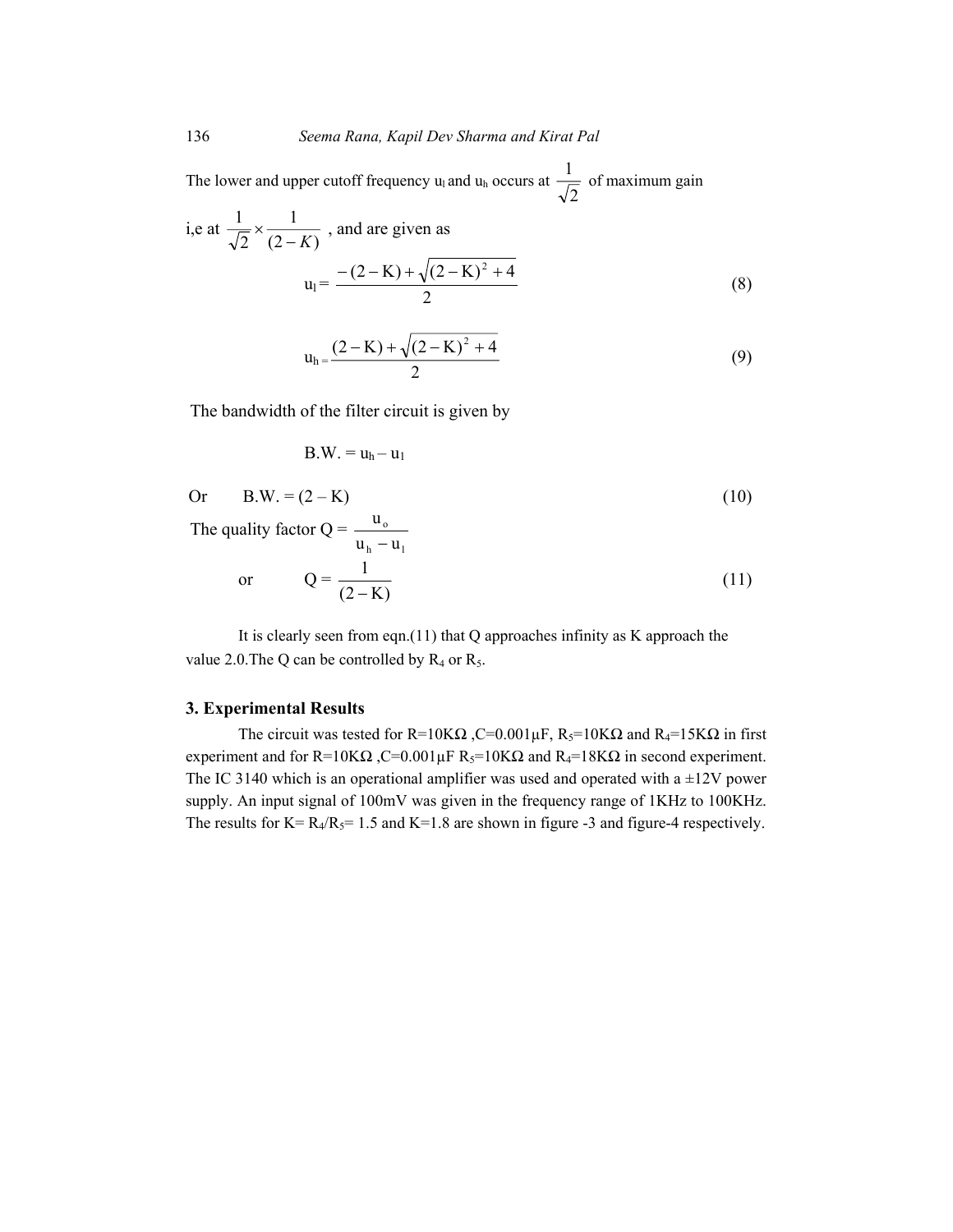

**Fig.3. Frequency Response of Band Pass Filter (K=1.5)** 



**Fig.4. Frequency Response of Band Pass Filter (K=1.8)**